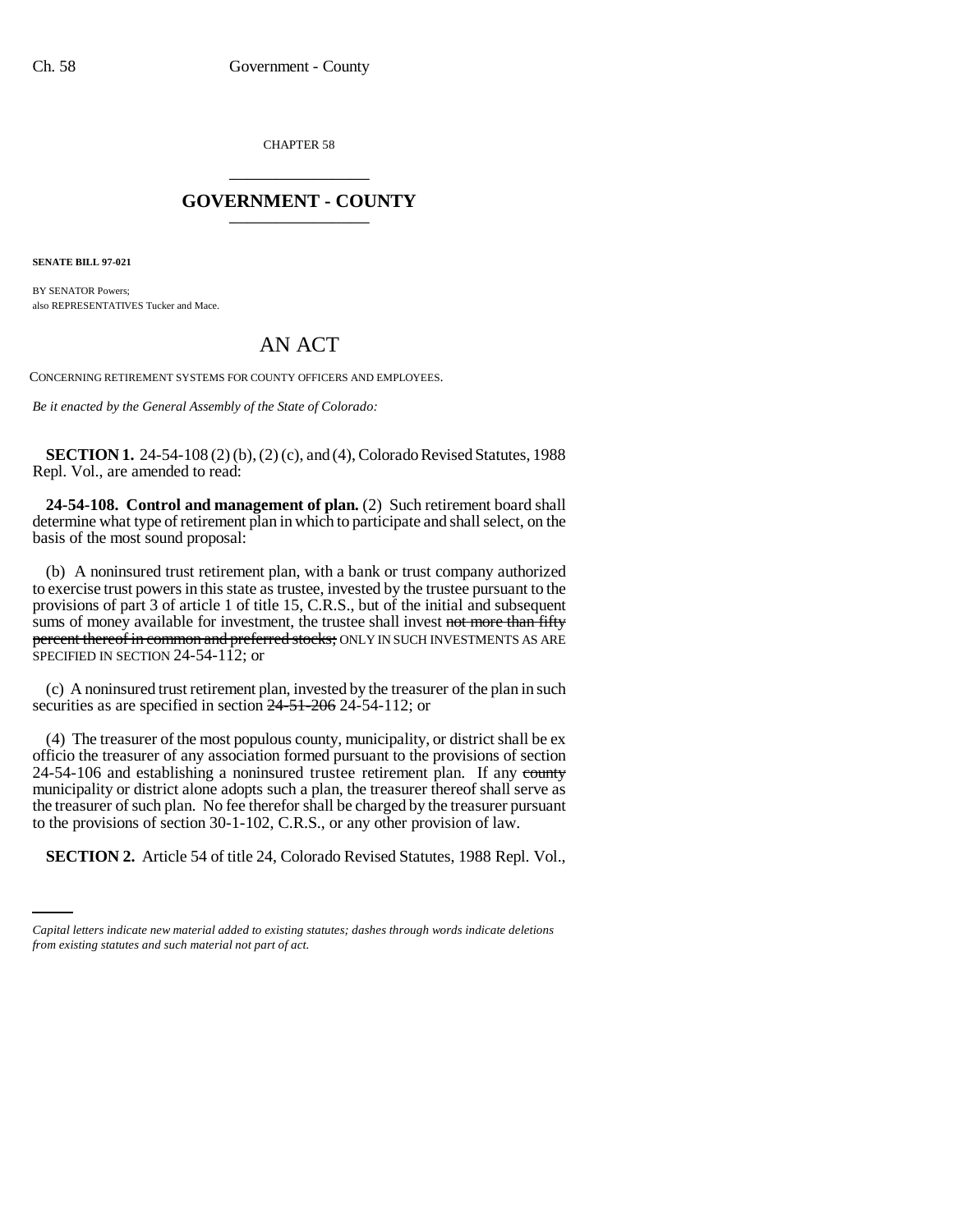as amended, is amended BY THE ADDITION OF A NEW SECTION to read:

**24-54-108.5. Control and management of individual county plan.** (1) THE RETIREMENT BOARD OF ANY INDIVIDUAL COUNTY RETIREMENT PLAN SHALL HAVE FULL AND COMPLETE CONTROL AND MANAGEMENT OF ANY RETIREMENT PLAN PROVIDED FOR AND AUTHORIZED BY THIS ARTICLE, OTHER THAN MATTERS RELATING TO PARTICIPATION IN THE PUBLIC EMPLOYEES' RETIREMENT ASSOCIATION. SUCH RETIREMENT BOARD SHALL MAKE ALL NECESSARY RULES FOR MANAGING AND DISCHARGING ITS DUTIES, FOR ITS OWN GOVERNMENT AND PROCEDURE IN SO DOING, AND FOR THE PRESERVATION AND PROTECTION OF ANY FUND OR ANNUITY CONTRACT.

(2) THE RETIREMENT BOARD OF ANY INDIVIDUAL COUNTY RETIREMENT PLAN SHALL DETERMINE WHAT TYPE OF RETIREMENT PLAN IN WHICH TO PARTICIPATE AND SHALL SELECT, ON THE BASIS OF THE MOST SOUND PROPOSAL:

(a) AN INSURANCE COMPANY QUALIFIED UNDER SECTION 24-54-105 (1); OR

(b) A NONINSURED TRUST RETIREMENT PLAN, WITH A BANK OR TRUST COMPANY AUTHORIZED TO EXERCISE TRUST POWERS IN THIS STATE AS TRUSTEE, INVESTED BY THE TRUSTEE PURSUANT TO THE PROVISIONS OF PART 3 OF ARTICLE 1 OF TITLE 15, C.R.S., BUT, OF THE INITIAL AND SUBSEQUENT SUMS OF MONEY AVAILABLE FOR INVESTMENT, THE TRUSTEE SHALL INVEST ONLY IN SUCH INVESTMENTS AS ARE SPECIFIED IN SECTION 24-54-112; OR

(c) A NONINSURED TRUST RETIREMENT PLAN, INVESTED BY THE TREASURER OF THE PLAN IN SUCH SECURITIES AS ARE SPECIFIED IN SECTION 24-54-112; OR

(d) PARTICIPATION IN THE PUBLIC EMPLOYEES' RETIREMENT ASSOCIATION, PURSUANT TO ARTICLE 51 OF THIS TITLE.

(3) THE RETIREMENT BOARD OF ANY INDIVIDUAL COUNTY RETIREMENT PLAN SHALL HEAR AND DECIDE ALL APPLICATIONS FOR RELIEF, PENSIONS, ANNUITIES, RETIREMENT, OR OTHER BENEFITS PURSUANT TO THE PLAN OR SYSTEM ADOPTED. A RECORD OF SUCH ACTION AND ALL OTHER MATTERS PROPERLY COMING BEFORE SAID RETIREMENT BOARD SHALL BE KEPT AND PRESERVED.

(4) THE COUNTY TREASURER SHALL SERVE AS THE TREASURER OF THE INDIVIDUAL COUNTY RETIREMENT PLAN. NO FEE THEREFOR SHALL BE CHARGED BY THE TREASURER PURSUANT TO THE PROVISIONS OF SECTION 30-1-102, C.R.S., OR ANY OTHER PROVISION OF LAW.

**SECTION 3.** Article 54 of title 24, Colorado Revised Statutes, 1988 Repl. Vol., as amended, is amended BY THE ADDITION OF A NEW SECTION to read:

**24-54-112. Investments.** (1) THE RETIREMENT BOARD SHALL HAVE COMPLETE CONTROL AND AUTHORITY TO INVEST THE FUNDS OF THE PLAN.

(2) INVESTMENTS MAY BE MADE WITHOUT LIMITATION IN THE FOLLOWING:

(a) OBLIGATIONS OF THE UNITED STATES GOVERNMENT;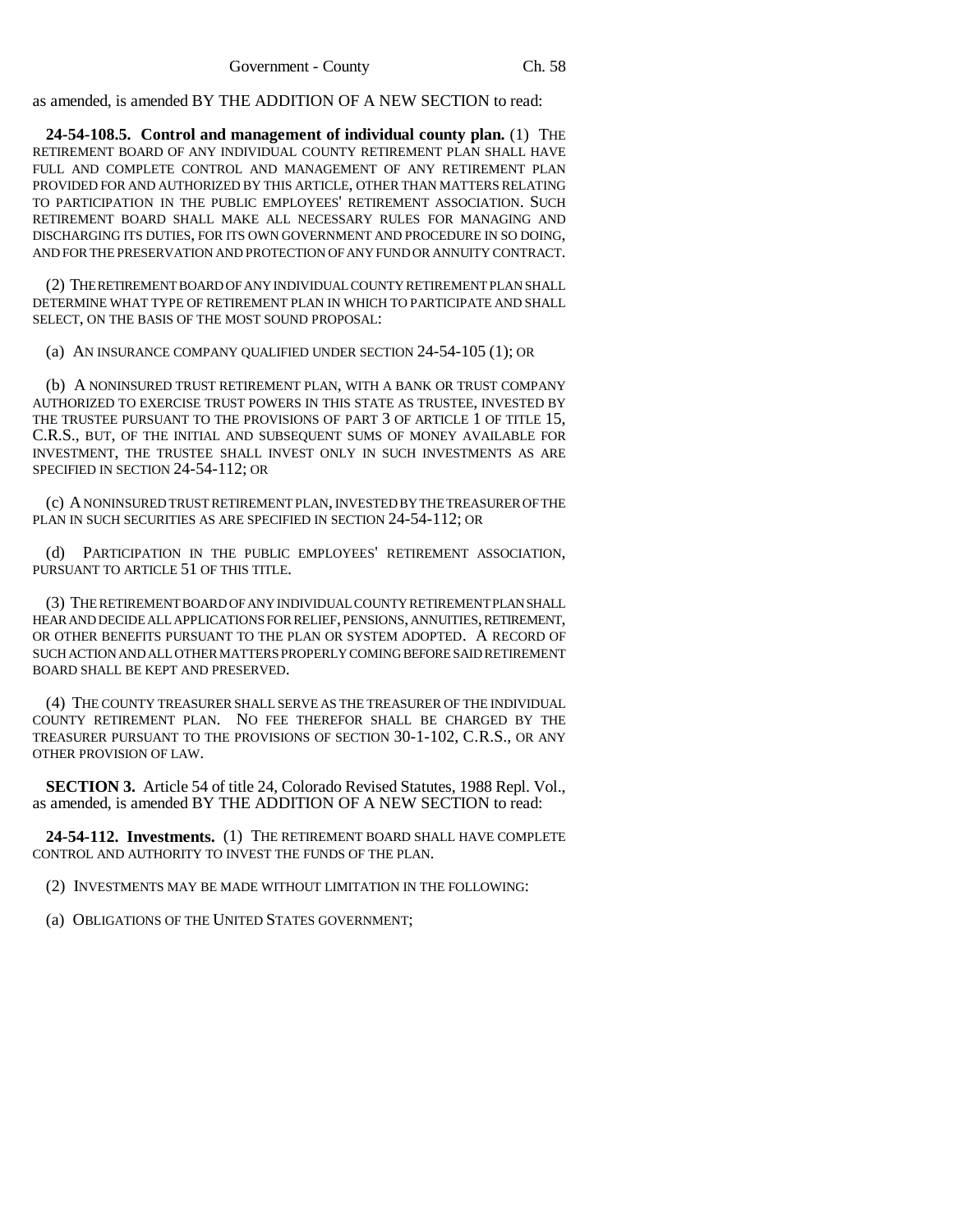(b) OBLIGATIONS FULLY GUARANTEED AS TO PRINCIPAL AND INTEREST BY THE UNITED STATES GOVERNMENT;

- (c) STATE AND MUNICIPAL BONDS;
- (d) NOTES, BONDS, AND DEBENTURES, WHETHER OR NOT CONVERTIBLE;
- (e) RAILROAD EQUIPMENT TRUST CERTIFICATES;

(f) REAL PROPERTY; EXCEPT THAT, ON OR AFTER JULY 1, 2002, THE AGGREGATE AMOUNT OF MONEYS INVESTED IN REAL PROPERTY SHALL NOT EXCEED TEN PERCENT OF THE THEN BOOK VALUE OF THE PLAN;

(g) LOANS SECURED BY FIRST OR SECOND MORTGAGES OR DEEDS OF TRUST ON REAL PROPERTY; EXCEPT THAT THE ORIGINATION OF MORTGAGES OR DEEDS OF TRUST ON RESIDENTIAL REAL PROPERTY IS PROHIBITED. FOR THE PURPOSES OF THIS PARAGRAPH (g), "RESIDENTIAL REAL PROPERTY" MEANS ANY REAL PROPERTY UPON WHICH THERE IS OR WILL BE PLACED A STRUCTURE DESIGNED PRINCIPALLY FOR THE OCCUPANCY OF NO MORE THAN FOUR FAMILIES, A MOBILE HOME, OR A CONDOMINIUM UNIT OR COOPERATIVE UNIT DESIGNED PRINCIPALLY FOR THE OCCUPANCY OF NO MORE THAN FOUR FAMILIES.

(h) INVESTMENTS IN STOCKS OR BENEFICIAL INTERESTS IN ENTITIES FORMED FOR THE OWNERSHIP OF REAL PROPERTY BY TAX-EXEMPT ORGANIZATIONS PURSUANT TO SECTION 501 (c) (25) OF THE FEDERAL "INTERNAL REVENUE CODE OF 1986", AS AMENDED; EXCEPT THAT THE PERCENTAGE OF ANY ENTITY'S OUTSTANDING STOCKS OR BONDS OWNED BY THE PLAN SHALL NOT BE LIMITED BY THE PROVISIONS OF PARAGRAPH (b) OF SUBSECTION (3) OF THIS SECTION;

(i) PARTICIPATION AGREEMENTS WITH LIFE INSURANCE COMPANIES; AND

(j) ANY OTHER TYPE OF INVESTMENT AGREEMENTS.

(3) INVESTMENTS MAY ALSO BE MADE IN EITHER COMMON OR PREFERRED STOCK WITH THE FOLLOWING LIMITATIONS:

(a) THE AGGREGATE AMOUNT OF MONEYS INVESTED IN CORPORATE STOCKS OR CORPORATE BONDS, NOTES, OR DEBENTURES THAT ARE CONVERTIBLE INTO CORPORATE STOCK OR INVESTMENT TRUST SHARES SHALL NOT EXCEED SIXTY-FIVE PERCENT OF THE THEN BOOK VALUE OF THE PLAN.

(b) NO INVESTMENT OF THE PLAN IN COMMON OR PREFERRED STOCKS, OR BOTH, OF ANY SINGLE CORPORATION SHALL BE IN AN AMOUNT THAT EXCEEDS FIVE PERCENT OF THE THEN BOOK VALUE OF THE PLAN, AND THE PLAN SHALL NOT ACQUIRE MORE THAN TWELVE PERCENT OF THE OUTSTANDING STOCKS OR BONDS OF ANY SINGLE CORPORATION.

(c) THE LIMITATIONS SPECIFIED IN SUBSECTION (2) OF THIS SECTION AND THIS SUBSECTION (3) SHALL NOT APPLY TO INVESTMENTS SELF-DIRECTED BY PARTICIPANTS IN THE PLAN.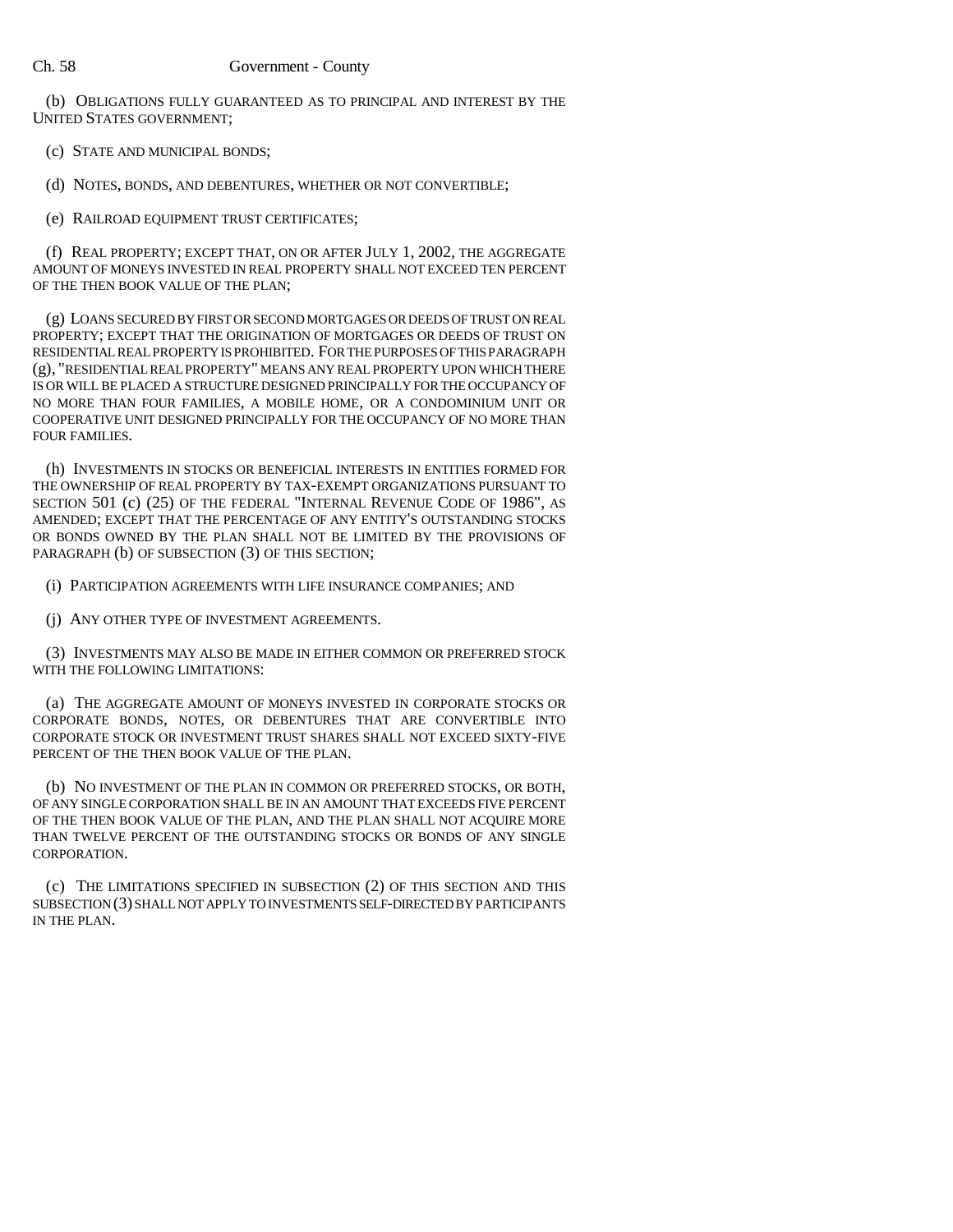**SECTION 4.** 24-54-101 (5), Colorado Revised Statutes, 1988 Repl. Vol., is amended, and the said 24-54-101 is further amended BY THE ADDITION OF THE FOLLOWING NEW SUBSECTIONS, to read:

**24-54-101. Authorization to establish and maintain retirement system.** (2.5) ANY PENSION PLAN OR SYSTEM OF RETIREMENT BENEFITS ESTABLISHED BY A COUNTY OR COUNTIES MAY INCLUDE PARTICIPATING COUNTY DEPARTMENTS OF HEALTH AND SOCIAL SERVICES, LIBRARY DISTRICTS ORGANIZED OR EXISTING PURSUANT TO PART 1 OF ARTICLE 90 OF THIS TITLE LOCATED IN WHOLE OR IN PART WITHIN THOSE COUNTIES, AND THE DISTRICT ATTORNEYS' OFFICES SERVING THOSE COUNTIES.

(5) Any county, municipality,  $\sigma r$  district, OR OTHER PARTICIPATING ENTITY not participating in the social security system pursuant to the provisions of article 53 of this title shall also have the authority to establish a plan extending benefits to its employees in lieu of those benefits provided by the social security act, as defined in section 24-53-101.

(6) THE BOARD OF ANY RETIREMENT PLAN ESTABLISHED IN ACCORDANCE WITH SUBSECTIONS (1), (2), AND (2.5) OF THIS SECTION MAY ALLOW ITS EMPLOYEES TO PARTICIPATE AS MEMBERS OF SUCH PLAN.

**SECTION 5.** 24-54-103, Colorado Revised Statutes, 1988 Repl. Vol., is amended to read:

**24-54-103. Prior service benefits.** Employees of a county, municipality, or district, OR OTHER PARTICIPATING ENTITY which THAT adopts a retirement plan or system may receive prior service benefits not to exceed five years to be funded entirely by the county, municipality, or district, OR OTHER PARTICIPATING ENTITY; but prior service benefits in excess of five years may be allowed if funded entirely by the employee.

**SECTION 6.** 24-54-104, Colorado Revised Statutes, 1988 Repl. Vol., is amended to read:

**24-54-104. Funds for plan or system - additional contribution.** (1) Except as otherwise provided in this section, any plan or system adopted pursuant to the provisions of this article shall require participants to contribute a percentage of their salaries toward the cost thereof, such rate of contribution to be not less than that made by the county, municipality,  $\sigma$  district, OR OTHER PARTICIPATING ENTITY, and the employee contributions pursuant to any such plan shall be not more than six percent of said employee's basic salary or wage. Participation in the public employees' retirement association shall be as provided by article 51 of this title.

(2) At such time as the county, municipality,  $\sigma r$  district, OR OTHER PARTICIPATING ENTITY and the employee each contributes six percent of the basic salary or wage of the employee, the county, municipality, or district, OR OTHER PARTICIPATING ENTITY may elect to make an additional contribution out of federal revenue-sharing funds not otherwise appropriated of not more than two percent of said basic salary or wage, but such additional contribution shall be contingent upon an additional contribution by the employee of an equal amount.